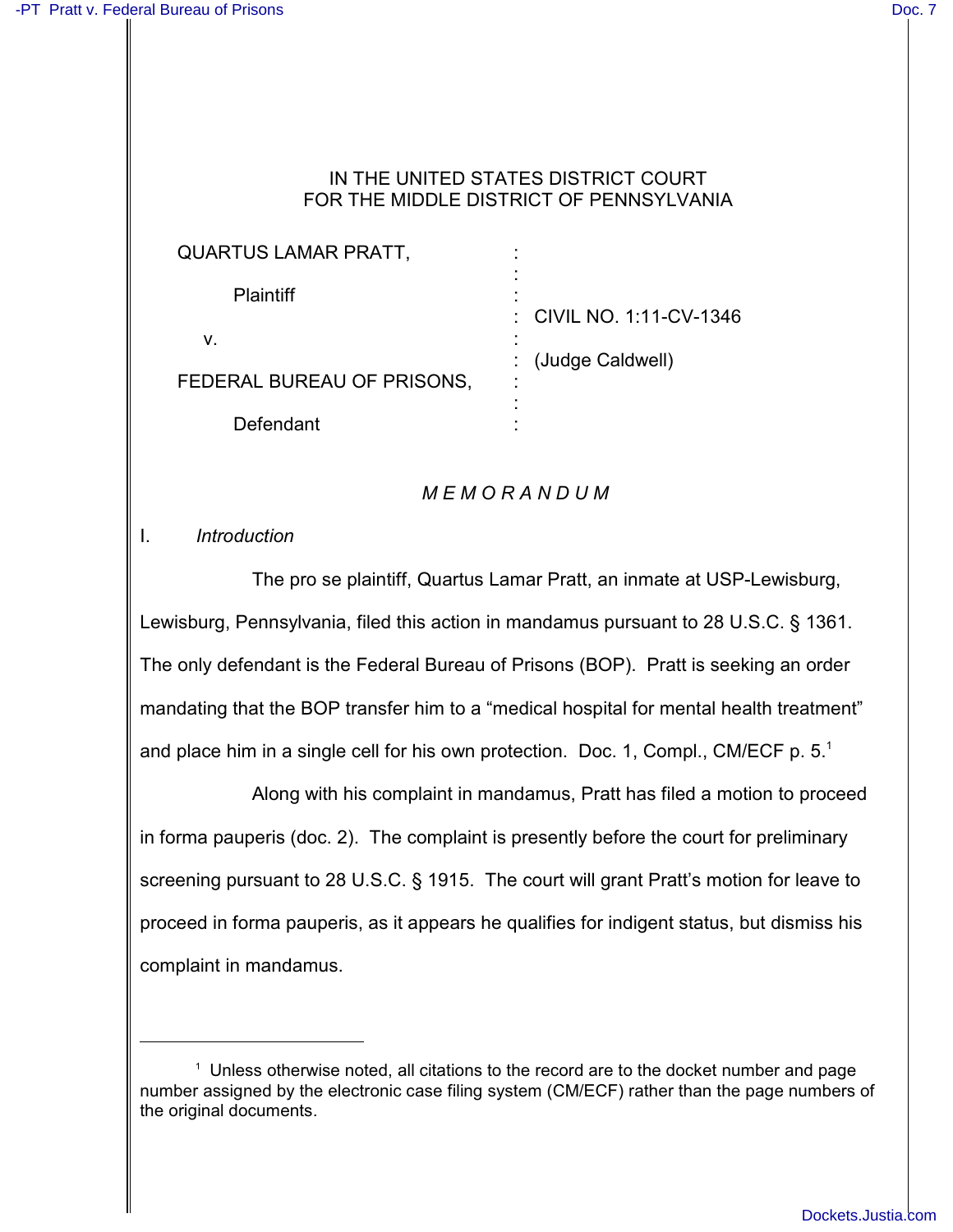### II. *Standard of Review*

Mandamus is a drastic remedy available only in the most extraordinary circumstances. *See Kerr v. U.S. Dist. Ct.*, 426 U.S. 394, 402, 96 S.Ct. 2119, 2123, 48 L.Ed.2d 725 (1976); *In re Diet Drugs Prods. Liab. Litig.*, 418 F.3d 372, 378 (3d Cir. 2005). "Before a writ of mandamus may issue, a party must establish that (1) no other adequate means exist to attain the relief he desires, (2) the party's right to issuance of the writ is clear and indisputable, and (3) the writ is appropriate under the circumstances." *Hollingsworth v. Perry*, U.S. <sub>(1, 2</sub>, 2, 130 S.Ct. 705, 710, 175 L.Ed.2d 657 (2010)(per curiam)(quotation marks and punctuation omitted); *Cheney v. U.S. Dist. Court for D.C.*, 542 U.S. 367, 380-81, 124 S.Ct. 2576, 159 L.Ed.2d 459 (2004).

## III. *Discussion*

 Plaintiff alleges he was injured on October 13, 2010, when he was assaulted by another inmate. $^2$  He now suffers from "depression, disturbing dreams, and sleeping problems." Doc. 1, Compl., CM/ECF p. 3. While his medication makes him feel calm, it also makes him feel "very sleepy and slow," which makes him feel "vulnerable and uncomfortable around others." *Id*. As relief, he seeks single-cell status and transfer to a mental-health facility. *Id*. at p. 5.

<sup>&</sup>lt;sup>2</sup> Pratt has filed another suit arising from this incident, in which he asserts a claim under the Federal Tort Claims Act and a *Bivens* claim. *See Pratt v. United States,* 1:11-cv-1337 (M.D. Pa.).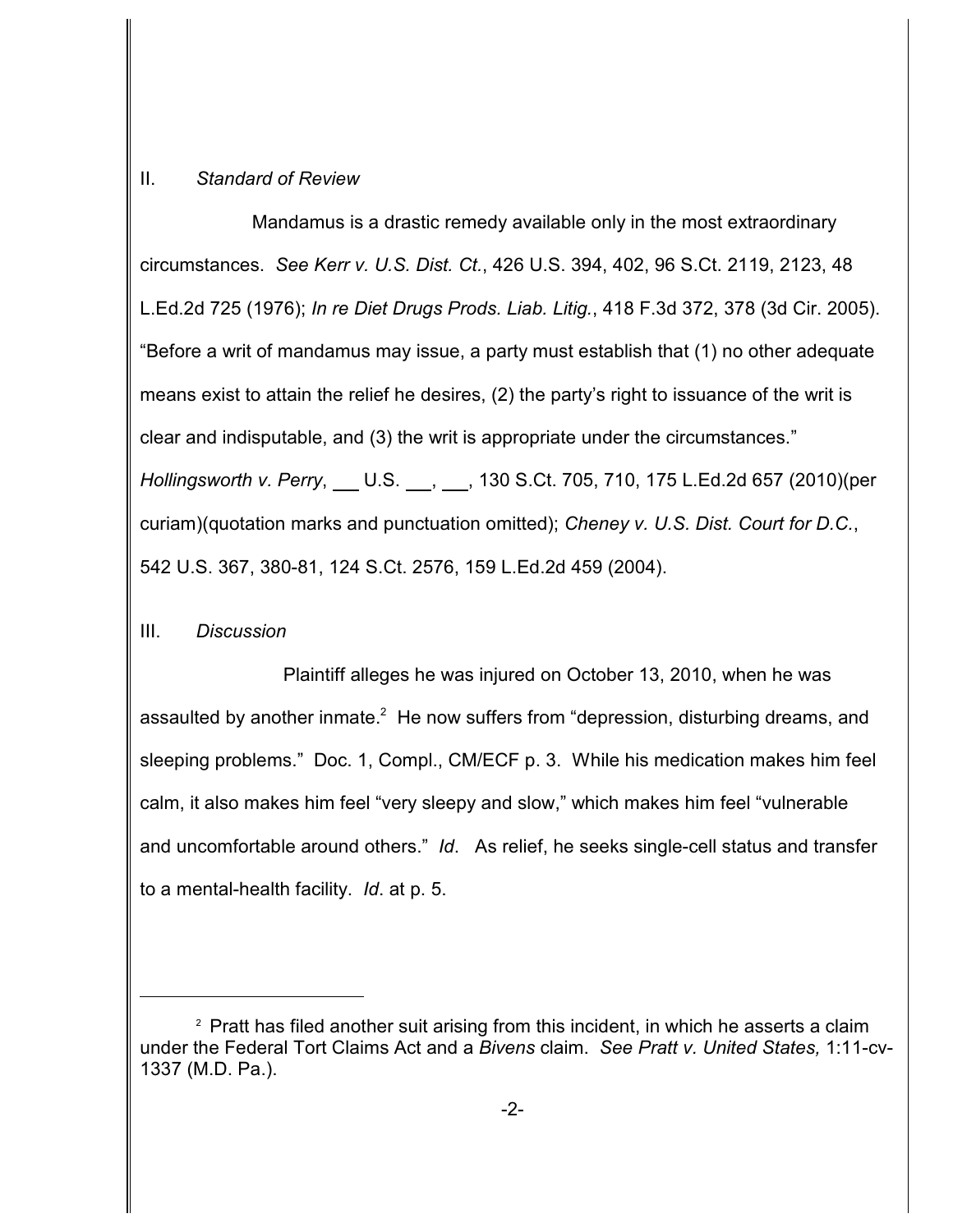In his complaint, Pratt implies that his petition is meritorious because the Bureau of Prisons (BOP) failed to protect him from assault by another inmate and because he continues to suffer from lingering mental-health issues after the assault. However, to avail himself of mandamus relief, Pratt would have to establish: (1) that he has a clear right to the relief he seeks (a single cell and transfer); (2) that the respondent has a nondiscretionary duty to give him a single cell and mental health transfer at his request; and (3) that he has no other adequate remedy. Pratt cannot satisfy these criteria.

First, Pratt does not have a constitutionally protected liberty interest in a single-cell housing assignment. *See Keeling v. Damiter*, No. 09-147, 2010 WL 678091, at \*6 (M.D.Pa. Feb. 24, 2010). Further, neither past assaults upon him by cellmates nor Pratt's mental-health issues are valid bases for this court to order that prison officials house him in a single cell. That judgment is left to prison administrators, who are in the best position to decide his housing status and whether he can live with any particular inmate. *See Rauser v. Horn*, 241 F.3d 330, 334 (3d Cir. 2001) ("the task of prison administration is difficult, and . . . courts should afford deference to decisions made by prison officials, who possess the necessary expertise"); *DeFranco v. Wolfe*, 387 F. App'x 147, 155 (3d Cir. 2010) (nonprecedential) (quoting *Rauser*).

Likewise, Pratt does not have a constitutional right to be transferred to a prison of his choice. *Olim v. Wakinekona*, 461 U.S. 238, 103 S.Ct. 1741, 75 L.Ed.2d 813 (1983) (no constitutional right to chose particular correctional facility upon request);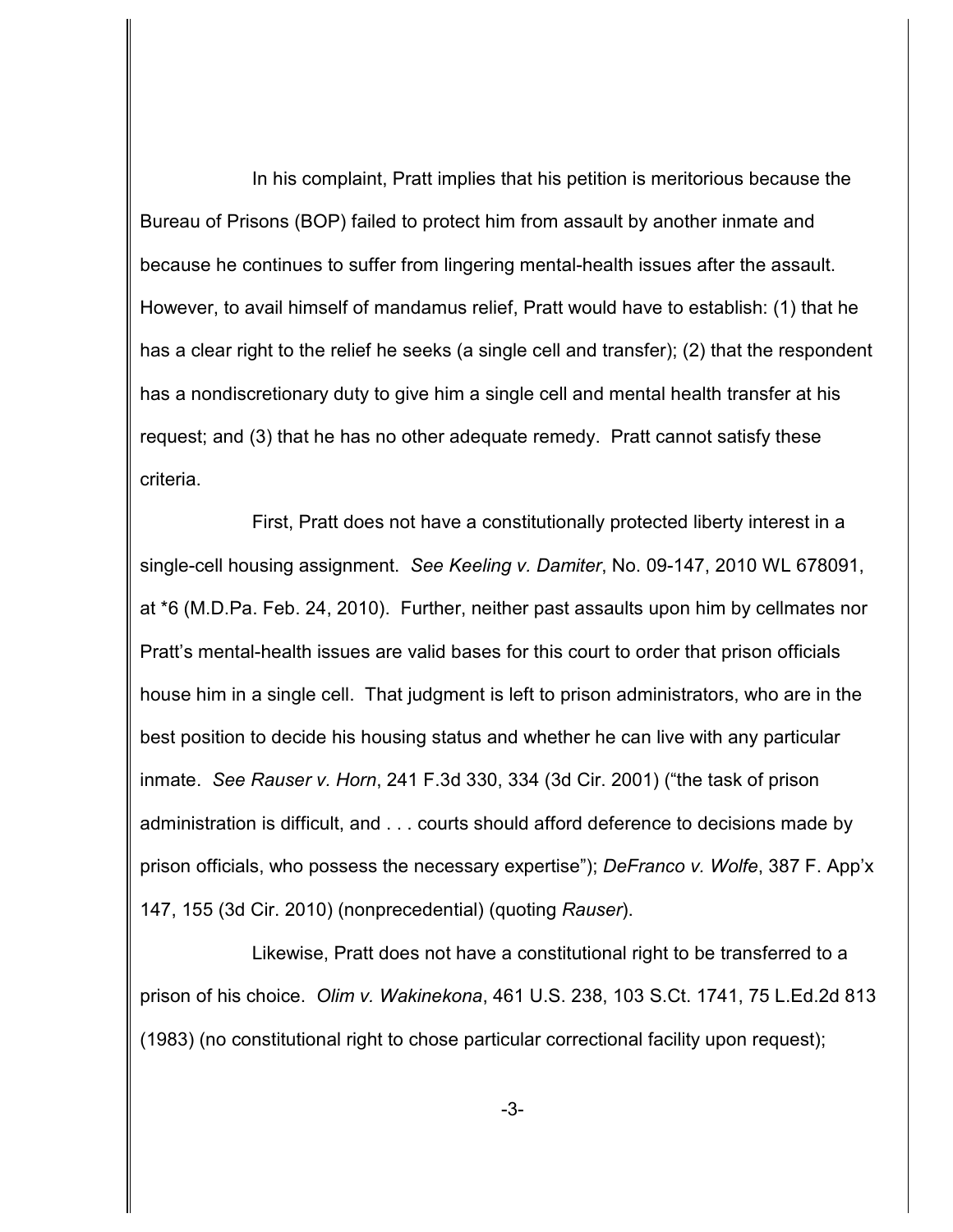*Beckley v. Miner*, 125 F. App'x 385 (3d Cir. 2005) (nonprecedential) (denying mandamus request for prison transfer). Based on the above, Pratt is not entitled to the extraordinary remedy of a writ of mandamus.

We will issue an appropriate order.

/s/ William W. Caldwell William W. Caldwell United States District Judge

Date: October 19, 2011